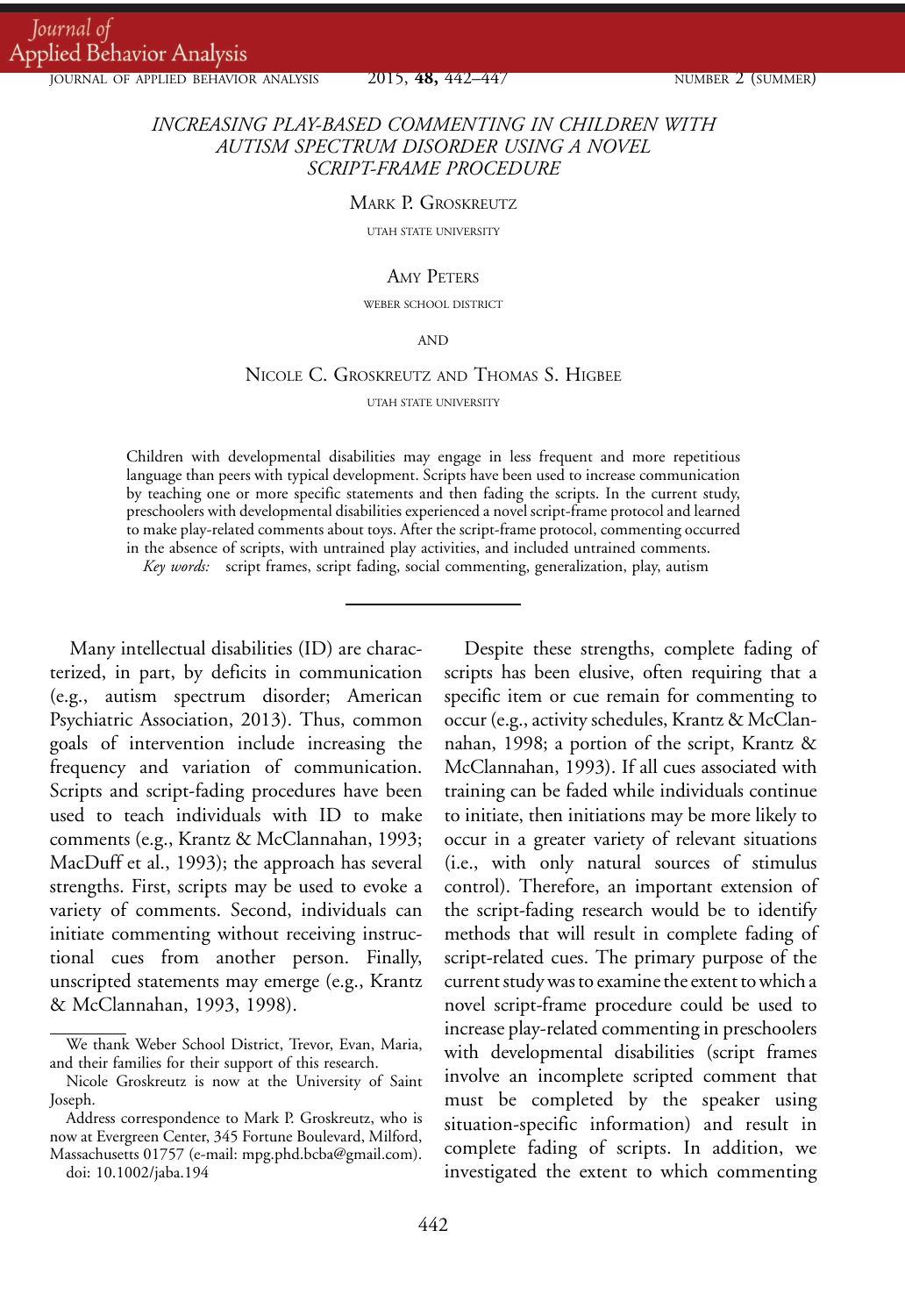occurred with untrained play activities and untrained comments.

# **METHOD**

#### Participants

Three preschoolers in a public school classroom for children with autism spectrum disorder (ASD) participated. They were identified for inclusion because they did not make comments to others during play activities or commenting was limited to a few overused phrases, and their commenting had not improved with previous interventions based on applied behavior analysis.

Trevor was a 5-year-old boy who showed characteristics consistent with ASD but did not have a formal diagnosis. Maria was a 4-yearold girl with ASD. Evan was a 4-year-old boy with ASD. All three participants responded appropriately to adult- or peer-initiated interactions and had mastered many nonvocal play behaviors, but did not comment appropriately when playing. All participants had previous experience with scriptfading procedures in nonplay situations (e.g., greetings).

#### Setting

All sessions took place in the participants' typical educational environment. Baseline and intervention sessions took place in the classroom at one of two horseshoe-shaped tables that were commonly used for play and other activities. One participant at a time was present during sessions, which occurred once or twice daily and lasted up to 10 min.

### Materials

Script-frame pretraining included familiar items that participants could tact and would not be used during experimental sessions. Scriptframe intervention sessions and commenting probe sessions included a variety of toy sets. Each toy set included a variety of different components that could be commented on, such as a jungle scene with multiple animals and moving

parts. Script frames were typed on paper using 19-point Arial font, cut into pieces (1.3 cm by 6.5 cm), and laminated for increased durability. Clear tape was used to secure the scripts to the toys.

### Response Measurement and Reliability

During script-frame pretraining sessions, data were collected on the prompt necessary to evoke a comment. Hand-over-hand prompts were recorded if the experimenter physically guided the participant's hand to point to a script. A prompt at the wrist was recorded if the experimenter physically guided the participant to point to a script by contacting the forearm or wrist. A prompt at the elbow was recorded if the experimenter made physical contact with the participant at or above the elbow.

After each intervention or commenting probe session, each participant's comments were transcribed from audio-video recordings of the sessions and scored using the following categories. A comment was defined as a vocal response that included at least one word, separated from previous words by either at least 3 s or a clear change in topic. A repeated comment was scored if a participant made a one- or more than oneword comment that was identical to a previous comment within the session except for changes in verb tense or prepositions. A sound effect was scored if a participant made sounds apparently related to the play activity that did not include words. An echoic commentwas scored if, within 3 s of the experimenter's comment, the participant made an identical comment, even if it included only part of the experimenter's comment. Although this definition may have resulted in some appropriate comments being scored as echoic responses, it was designed to provide a conservative measure of unique commenting within sessions. An *unintelligible comment* was scored if, after several attempts by at least two researchers, the vocalization could not be deciphered. A *unique comment* was defined as any one- or more than one-word comment that had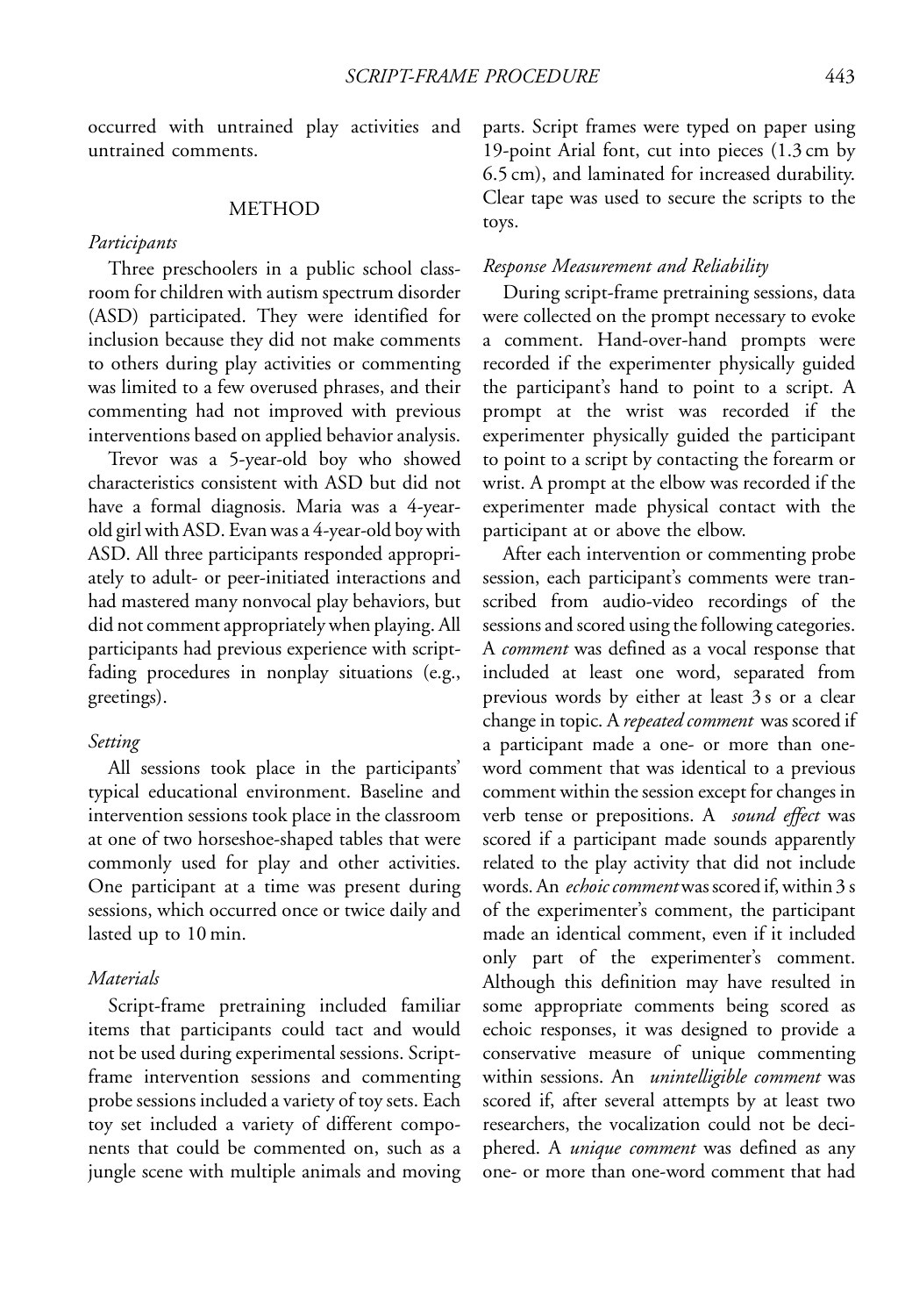not been previously stated in a given session. Thus, repeated and echoic comments were not unique. Percentage of unique comments was calculated by dividing the number of unique comments by the total number of comments (repeated comments, echoic comments, and novel comments) and converting the quotient to a percentage.

Reliability was assessed by having at least two researchers simultaneously listen to recordings of all sessions while they independently transcribed comments. Disagreements rarely occurred but were resolved through additional listening until an agreement was reached.

# Procedure

Vocabulary pretraining. For each participant, one set of toys was designated the training set. Participants needed to correctly label aspects of the toys (e.g., large spider web in a jungle toy). Participants' vocabulary for training toy sets were assessed by asking, "What is it?" while pointing to an aspect of the toy. If the participant responded correctly, the play session continued. If the participant responded incorrectly, the experimenter modeled the correct response. Vocabulary pretraining ended when participants labeled at least 20 different aspects of the toy set with 100% accuracy across two consecutive sessions.

Script-frame pretraining. The researchers taught three script frames that included an incomplete phrase that could be completed when the script frame was attached to a toy; the script frames were "I found the -," "Look at this —,"and "I'm playing with the —" (the actual script frames included a blank space instead of the blank line). The script frames were identified through observations of playtime comments made by 3- to 5-year-old children with typical development. Pretraining sessions included five trials with each of the three script frames interspersed (i.e., 15 trials). The script frames were randomly attached to familiar items, and modeling and imitation were used to teach each

participant to state the script and fill in the blank with the relevant item. Script-frame pretraining continued until participants responded 100% correctly, defined as independently stating the script frame and labeling the associated item across two consecutive sessions.

Baseline. The training toy was used during all baseline sessions, and no script frames were present during baseline. In baseline, the participant was brought to the table and told, "Let's play [toy name]." The experimenter then played with the toys and responded to any participant play comment within 3 s by making a reciprocal comment. If no comments were made, the experimenter made a play comment approximately once every 30 s. No specific praise or additional reinforcers were delivered for commenting. Sessions lasted 5 min.

Script-frame intervention. The training toy set was placed on a table with five examples of each of the three script frames attached to 15 known aspects of the toy. The locations and arrangements of the script frames varied from session to session. The experimenter gave the same initial instruction given in baseline and again responded to participant comments (scripted or unscripted) by making a related comment within 3 s. If the participant did not make a scripted or unscripted comment during the 30-s period, the experimenter used least-to-most physical prompting for the participant to point to a script frame. All participants reliably responded to the physical prompt by saying the indicated script frame. Sessions ended after all 15 scriptframe comments were made.

Commenting probes. Commenting probe sessions were conducted every one to three intervention sessions and included a toy set (either the training set or a novel set) without scripts. For Trevor, experimenters also observed commenting during a group art activity in which no scripts or specific consequences were programmed for commenting.

Script-frame fading. If participants did not comment with additional play sets during the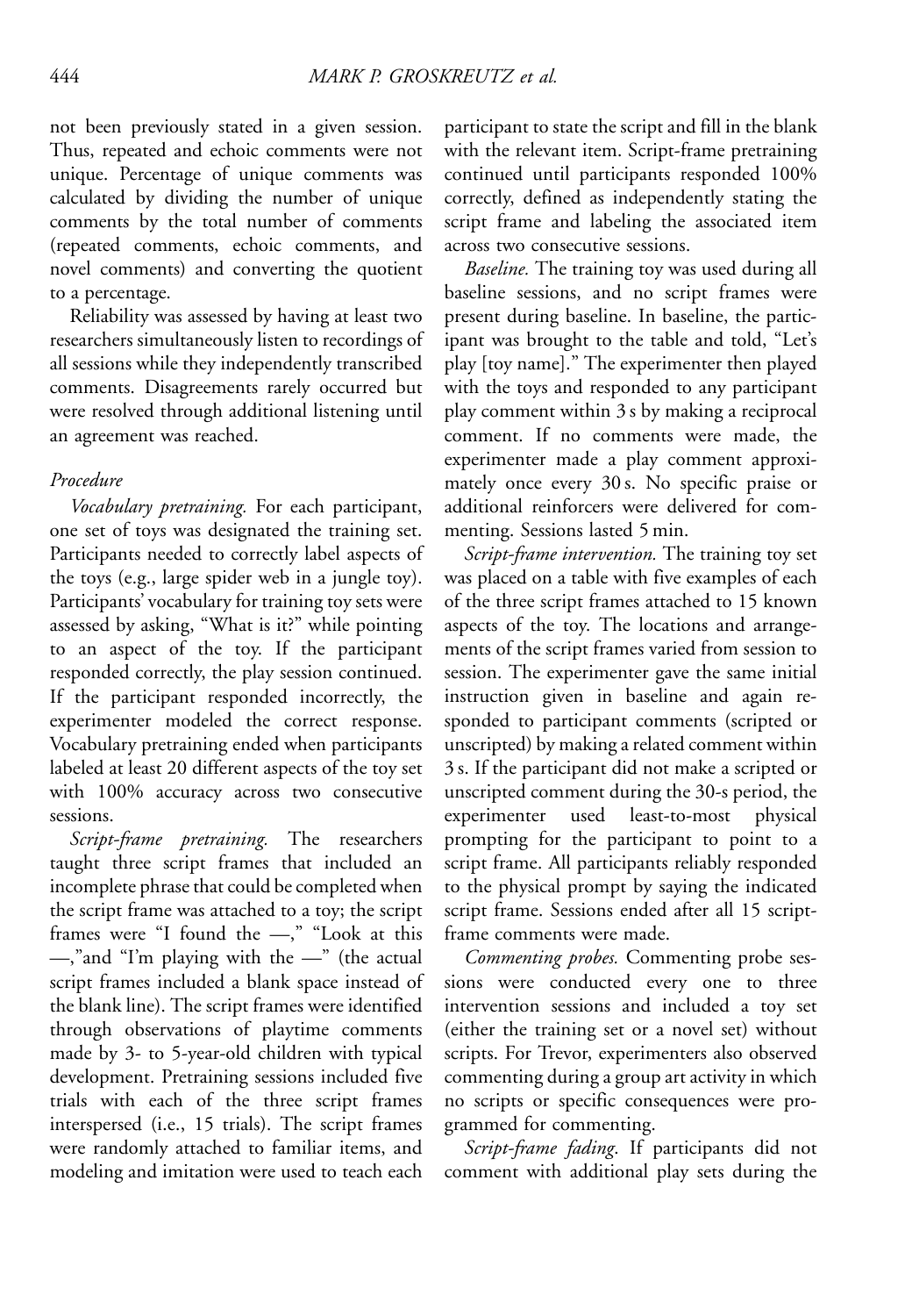commenting probe sessions after intervention with the training play set (Evan and Maria), script-frame fading began in training sessions when the participant independently read at least 14 of 15 script frames per session for two consecutive sessions. Fading occurred by cutting off a portion of the script frame, starting at the end of the script frame. For Evan, script frames were faded using five steps (i.e., 100% script, then 75%, 50%, 25%, and 13%). For Maria, one additional fading step was added after the 13% script and included a piece of clear tape but no script frame attached to the tape.

### Design

A multiple probe design across participants was used to evaluate the effects of the intervention on commenting in the absence of scripts. Baseline for Trevor, Maria, and Evan was conducted across 1, 4, and 15 days, respectively. Because all participants had a history of little or no appropriate commenting during play activities, probes were used rather than increase the number of baseline sessions and sacrifice participation in regularly scheduled school activities.

# RESULTS AND DISCUSSION

Participants mastered script frames in pretraining in two to seven sessions and vocabulary in five to 14 sessions. In baseline, Trevor made no comments (Figure 1, top), and his rate of unique commenting increased during generalization sessions to a mean of 4.7 unique comments per minute across toy sets. In commenting probe sessions, he commented without systematic fading of script frames, and 76% of his comments were unique (percentage of unique comments is not shown). Trevor also commented independently during a smallgroup activity, which had reportedly not occurred previously. In baseline, Maria's unique commenting was stable at approximately 0.9 comments per minute (Figure 1, middle) and

increased to a mean of 1.7 comments per minute during commenting probe sessions. In baseline, 25% of her comments were unique, which increased to 48% during commenting probe sessions. Evan engaged in a mean of 0.3 novel comments per minute in baseline (Figure 1, bottom), which increased to a mean of 0.9 novel comments per minute during commenting probe sessions. In baseline, 37% of Evan's comments were unique, which increased to 72% during commenting probe sessions.

The current study extended scriptframe procedures by including a novel scriptframe procedure to evoke varied comments during play situations. Each script frame was taught across a variety of stimulus conditions both within and across sessions in order to include sufficient stimulus examples (Cooper, Heron, & Heward, 2007; Stokes & Baer, 1977), which may have contributed to stimulus generalization. The presence of three script frames used with 20 aspects of toys may have taught sufficient response examples, leading to response generalization (see Cooper et al., 2007). By associating the script frames with 20 aspects of the toys, the participants could experience 60 different playrelated comments. In essence, the participants appeared to learn that it was possible to say a variety of things about many aspects of a toy, increasing the likelihood of making untrained comments about various aspects of the toys.

The current study has several limitations. First, baselines on commenting were not collected on any untrained toy sets, so it is unclear if participants would have commented with the toy sets. Without these data, it is not possible to conclude that increased commenting was due to generalization or other variables. Second, although similar effects were seen with all three participants, it is unclear if similar results could be expected with other individuals with different skill profiles or different histories with scripts and script fading. Third, the current analysis did not include a component analysis, so it is unclear if all components of the script-frame procedures were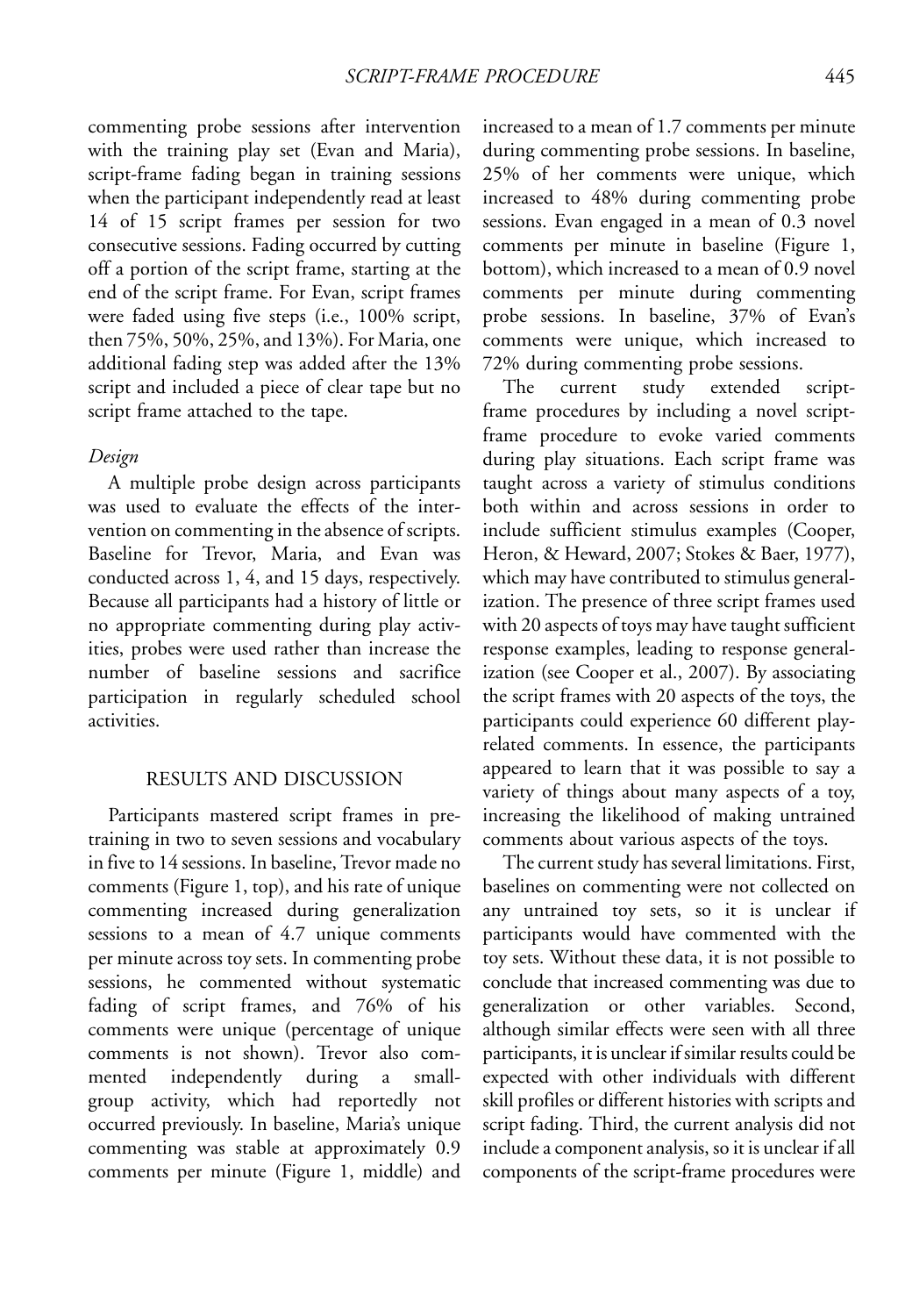

Figure 1. Rate of unique commenting for Trevor, Maria, and Evan during baseline and commenting probe sessions. Filled circles represent unique commenting performance in sessions with the training toy set (no scripts present). All other symbols indicate performance in sessions with untrained toy sets (the specific list of toys is available from the first author). Arrows along the top of each graph indicate when script-frame steps were initiated, starting at 100%, and for Maria and Evan, when script frames were faded to the next level.

necessary (e.g., script-frame arrangement or session-to-session variation in location of script frames). Finally, the intervention procedures included not delivering reciprocal comments for echoic comments, repeated comments, or sound effects, making it unclear to what extent extinction of these responses influenced the results.

The participants' teacher noted informally that all three participants made more comments